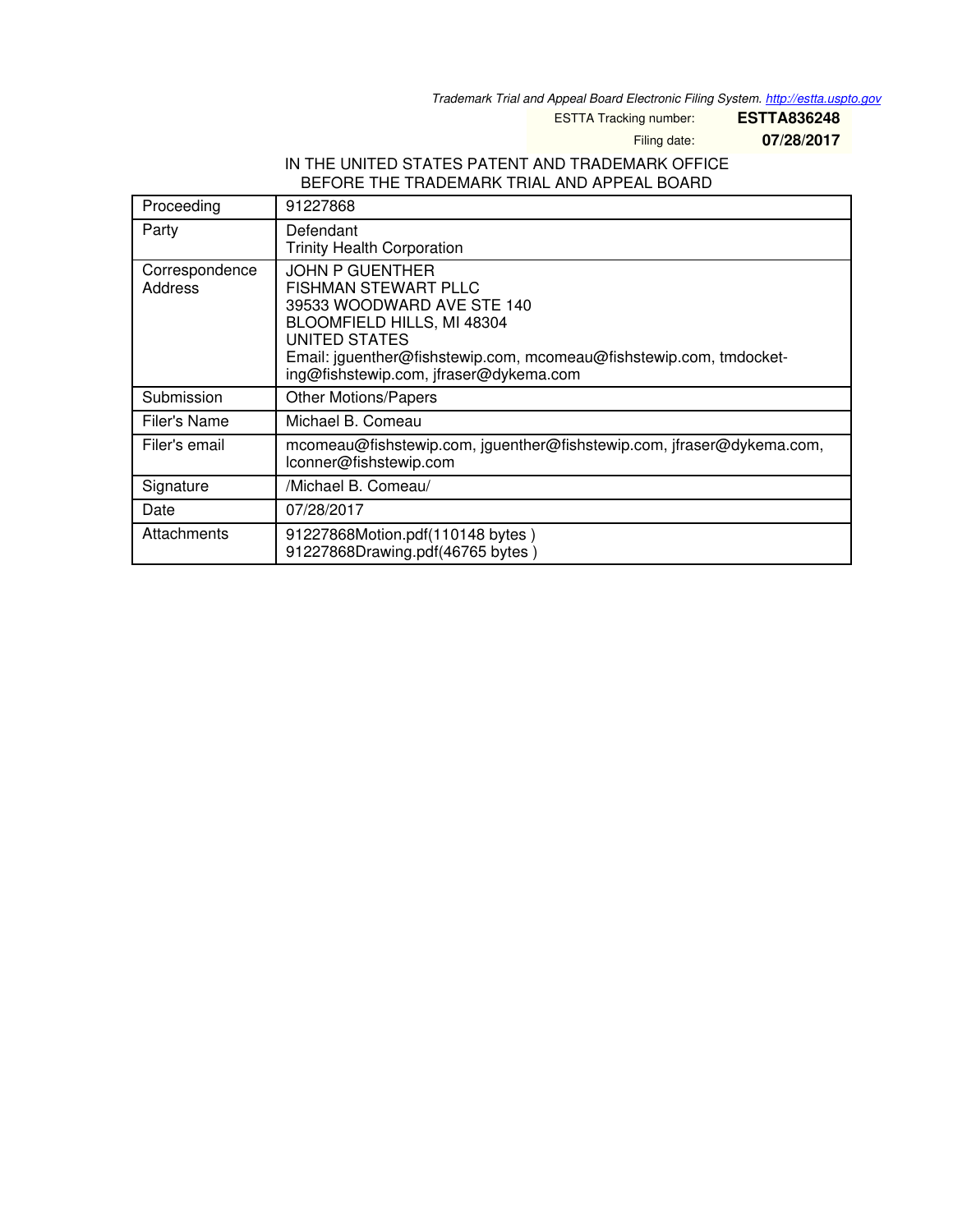#### **IN THE UNITED STATES PATENT AND TRADEMARK OFFICE BEFORE THE TRADEMARK TRIAL AND APPEAL BOARD**

| Health New England, Inc.    |  |
|-----------------------------|--|
| Opposer,                    |  |
| V.                          |  |
| Trinity Health Corporation, |  |
| Applicant.                  |  |

) Opposition No. 91227868 Serial No. 86/779,873 ) Mark: TRINITY HEALTH NEW ) ENGLAND & Design

#### **UNOPPOSED MOTION TO AMEND APPLICATION**

Pursuant to 37 C.F.R. §2.133 and TBMP § 514, Applicant, Trinity Health Corporation,

hereby moves the Trademark Trial and Appeal Board to amend the drawing and the description

of the mark of Application Serial No. 86/779,873, without prejudice, as follows:

- 1. Please replace the current drawing of the mark with the attached drawing.
- 2. Please replace the current description of the mark with the following description:

The color(s) gray, purple, and green is/are claimed as a feature of the mark. The mark consists of a design of a flower featuring four petals. The upper right, lower right, and lower left petals are presented in purple. The upper left petal is presented in green. The flower design resembles a cross. To the right of the flower design is the wording "Trinity Health" in gray. The wording "Of New England" is in purple below "Trinity Health" and in smaller print that is not more than 55% of the font size of 'Trinity Health'.

Applicant respectfully submits that these amendments are not material alterations of the

applied-for mark and would not require republication of the mark. Opposer, Health New

England, Inc., does not oppose this Motion. Approval and entry are thus respectfully requested.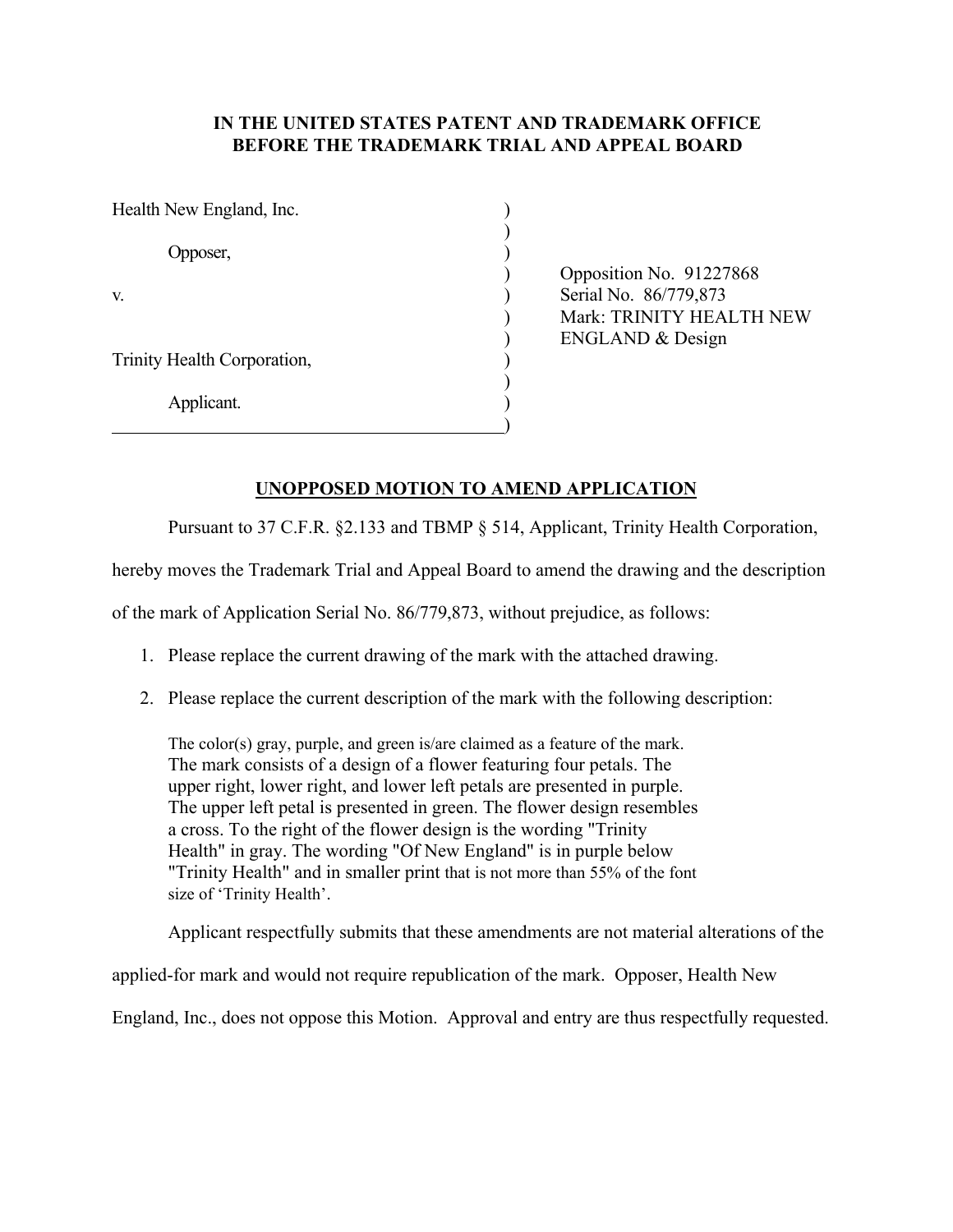Respectfully submitted,

Date: July 28, 2017

*/s/ Michael B. Comeau* John P. Guenther, Esq. Michael B. Comeau, Esq. FISHMAN STEWART PLLC 39533 Woodward Ave., Ste. 140 Bloomfield Hills, MI 48304 248-594-0660 jguenther@dykema.com mcomeau@fishstewip.com tmdocketing@fishstewip.com

Jennifer Fraser, Esq. DYKEMA GOSSETT PLLC 39577 Woodward Ave., Ste. 300 Bloomfield Hills, MI 48304-5086 jfraser@dykema.com *Attorneys for Applicant/Respondent*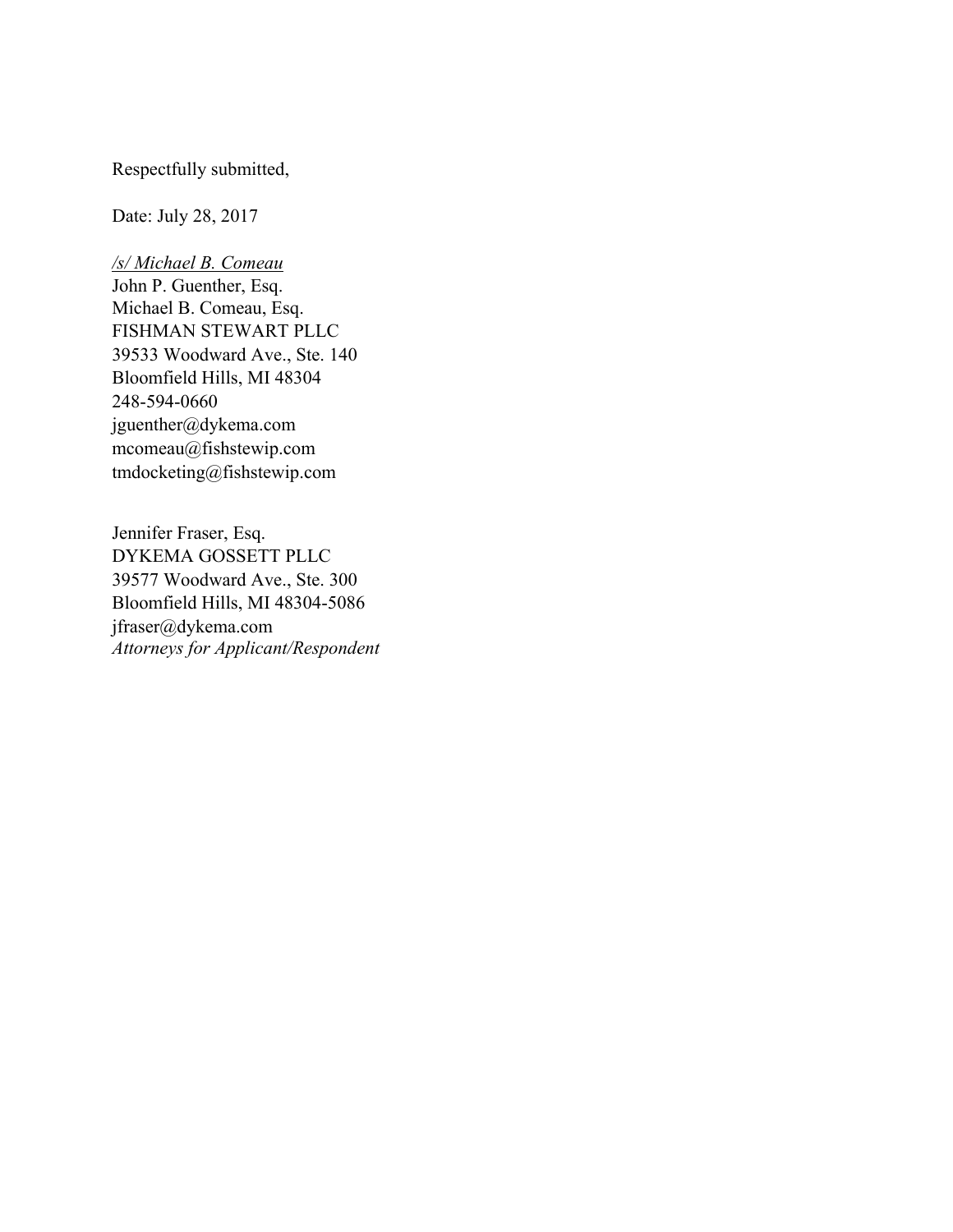### **CERTIFICATE OF SERVICE**

I hereby certify that on this 28th day of July 2017 a true and correct copy of the

# **UNOPPOSED MOTION TO AMEND APPLICATION** was served on the following parties

as indicated below:

## **VIA E-MAIL**

Nicholas J. Tuccillo, Esq. J. Kevin Grogan, Esq. Grogan, Tuccillo & Vanderleeden, LLP 1350 Main Street, Suite 508 One Financial Plaza Springfield, MA 01103 docket@gtv-ip.com

*/s/ Michael B. Comeau*